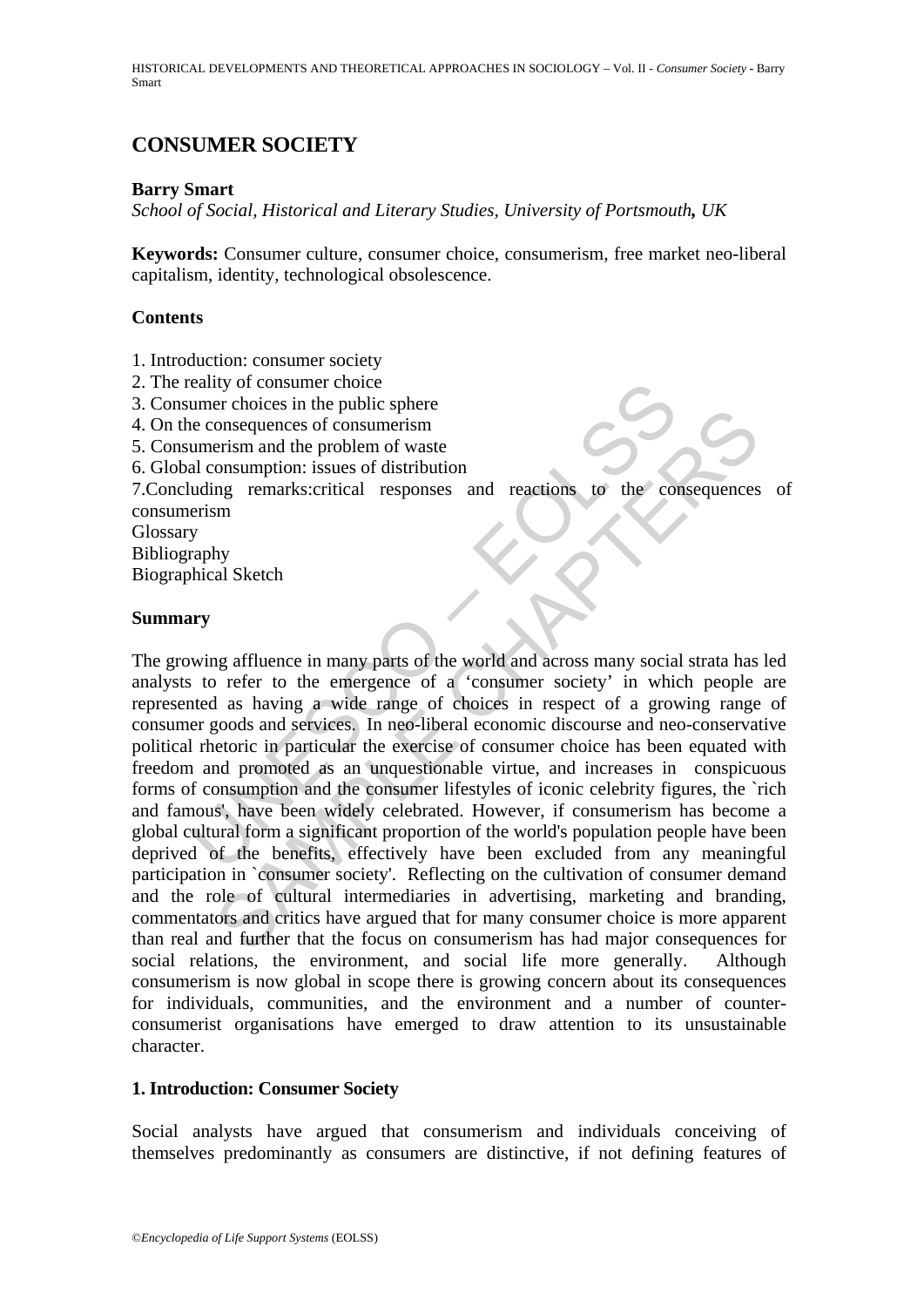contemporary social life. Contemporary society is now often described as a `consumer society' in so far as identity and status are acquired and social inclusion or integration is considered to be achieved through participation in consumer activity. The industrial capitalist society with which Karl Marx was preoccupied is regarded as a work-based society, a society that `engaged its members *primarily* as producers', in contrast Bauman suggests our society – in its `late-modern, second-modern or post-modern stage … engages its members – again *primarily* – in their capacity as consumers'. This relative shift of emphasis from production to consumption, in Bauman's terms the `passage from producer to consumer society', is exemplified by the increasing prominence accorded to consumer activity and consumer choice. It is also reflected in the respects in which individual identity and satisfaction now appear to be less and less bound up with job, work, and career and more and more with lifestyle, consumption, and shopping. The passage from producer to consumer society is marked by a diminution of the significance of the work ethic and a corresponding valorization of consumption. Consumer spending rather than waged work is now a `duty', the `spending-happy consumer' rather than the disciplined worker, for whom work or labor constituted a calling, is now considered a necessity and `confidence' to spend is deemed vital to economic wellbeing. The implication is that consumerism occupies a central place in contemporary social life and that it is no longer appropriate to equate consumption with need satisfaction or the gratification of desires for what now provides the motivational emphasis necessary to sustain the seemingly ever accelerating consumer cycle is the stimulation of wishful fantasy.

ply will jou, work, and cateer and inited and more and more will inesty<br>per poping. The passage from producer to consumer society is<br>ion of the significance of the work ethic and a corresponding y<br>ption. Consumer spending of the significance of the work ethic and a corresponding valorization<br>of the significance of the work ethic and a corresponding valorization<br>on. Consumer spending rather than waged work, to the samply consumer and the sig The consumer way of life is open to criticism for its excessiveness and profligacy, for the accelerating rate at which things are being consumed, the waste that is produced, and the fact that it is a form of life mediated through the market, a form of life that recognizes no limits, one which now encompasses public as well as the most personal of private domains of everyday life. It is a form of life that trades on and continually promotes the value of consumer choice, exercise or expression of which by individuals, under conditions that tend to receive less analytic consideration, is generally represented as an exemplification of `freedom'. The promotion and extension of consumer choice is now regarded as a self-evident manifestation of freedom, but increasingly it is the beguiling activities of cultural intermediaries in advertising, marketing and branding, aided by the iconic status and example offered by the stellar figures of the celebrities, that cultivates individuals as consumers, that stimulates them in their flights of fantasy to buy into the notion that a sense of self-worth, self-identity, and happiness can be achieved through the consumption of things. Increasing choice of goods and services, in and of itself, does not necessarily contribute anything to the kind of freedom that matters. What is clear is that the freedom *not* to consume is one freedom that a neo-liberal capitalist market economy cannot afford to promote.

From the late twentieth century societies have been increasingly exposed to accelerating processes of transformation associated with the development of global neo-liberal capitalism and a growing consumer culture. Neo-liberal and neoconservative discourse conveyed the impression that there can be no alternative to market forces and a dynamic culture of consumption, that it is impossible to imagine anything else. An inability to imagine anything else has not been helped by the tendency to accord primacy to market forces and consumer sovereignty, a tendency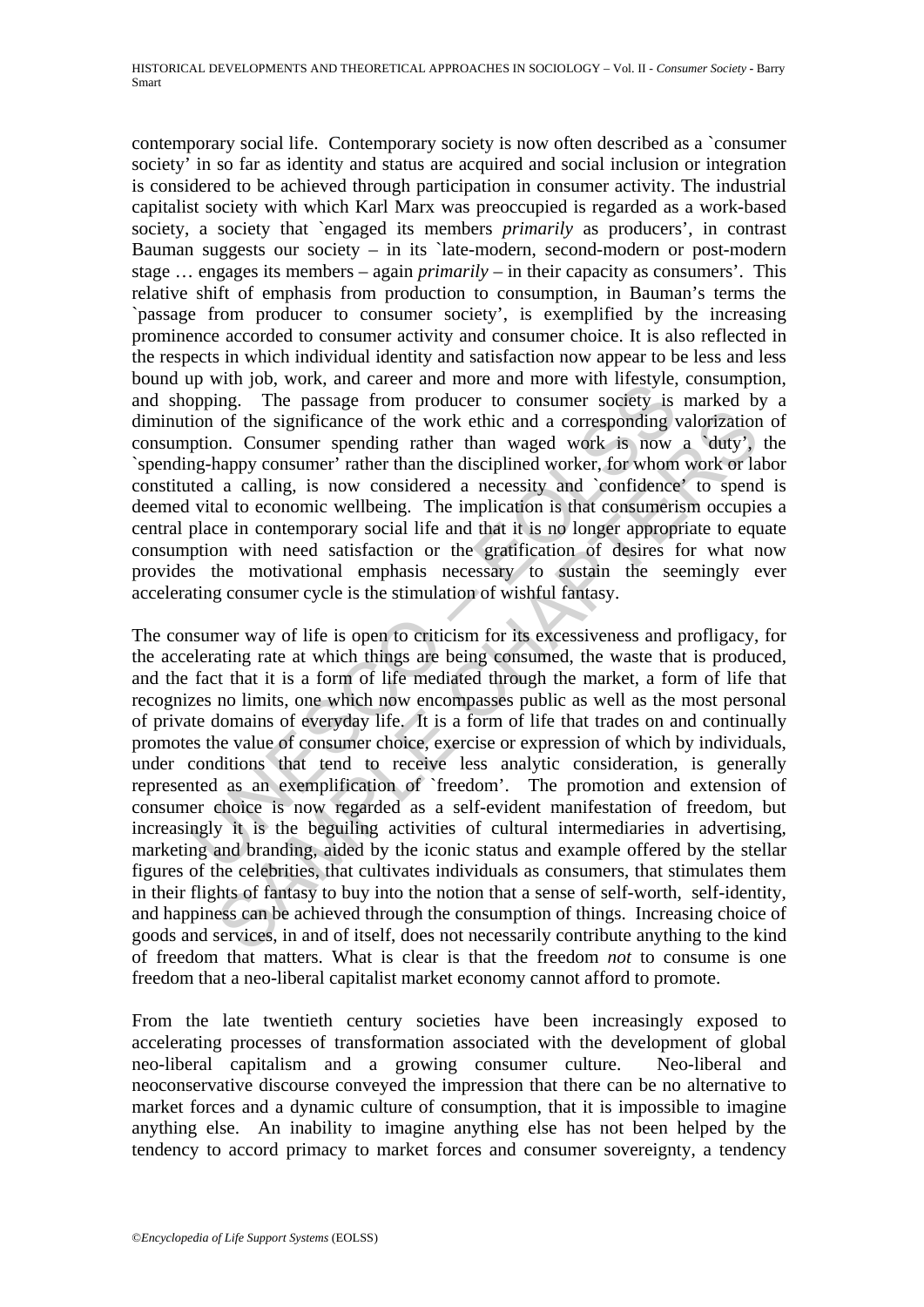which simultaneously marginalizes matters of production, including the production of consumer subjects and the value system within which priority is accorded to the sovereign figure of the consumer and the expression of `choice'. Retaining an analytic focus on the persisting significance of production offers the prospect of exposing the inadequacies of consumption-oriented models of contemporary social life and the market rhetoric that is a corollary.

The matter exturner tending tending tending the oriental and one can the orientate tending errors, bodly miscast as sovereign figures in the myths propice analysis, and on the other large and powerful corporations wit subs Analysis, and on the other large and powerful corporations with the capabrandaysis, and on the other large and powerful corporations with the capabrantial sums of capital not only in the design, planning, and manufact reve The notion at the heart of the neo-liberal position is that the `free' or deregulated market effectively coordinates and organizes the activities of large numbers of individuals pursuing their own economic interests in a manner beneficial to all the parties involved. But the reality has been radically different for markets are not free. The parties involved in market exchange relations are on the one hand individual consumers, badly miscast as sovereign figures in the myths propagated within economic analysis, and on the other large and powerful corporations with the capacity to invest substantial sums of capital not only in the design, planning, and manufacture of goods or provision of services, but also in respect of the intermediary practices of marketing, advertising, branding, and celebrity endorsement deemed necessary to cultivate an appropriate level of consumer demand by stimulating desires and promoting flights of fantasy on the part of potential consumers. The rhetoric equating consumer choice with freedom neglects to give any critical consideration to the complex processes in play that attempt to stimulate consumer activity and simultaneously influence, if not direct, the ways in which choice is expressed.



Visit: http://www.eolss.net/Eolss-sampleAllChapter.aspx

#### **Bibliography**

- - -

Baudrillard, J. (1998[1970]) *The Consumer Society: Myths and Structures*, London, Sage. [Analysis of new sorts of commodity fetishism, under conditions of new levels of affluence.]

Bauman, Z. (1998) *Work, Consumerism and the New Poor*, Cambridge, Polity Press. [Wide ranging review of the emerging characteristics of contemporary societies.]

Bell, D. (1976) *The Cultural Contradictions of Capitalism*, New York, Basic Books. [Second major component of a classic analysis of post-industrial society.]

Castells, M. (1998) *End of Millennium*, Volume III, *The Information Age: Economy, Society and Culture*, Oxford, Blackwell. [A component of a major extended analysis of moden societies.]

Durkin, T A .(2000) `Credit cards: use and consumer attitudes 1970-2000', *Federal Reserve Bulletin*, September, pp 623-634, http://www.federalreserve.gov/pubs/bulletin/2000/0900lead.pdf [Empirical review of US patterns of credit card use.]